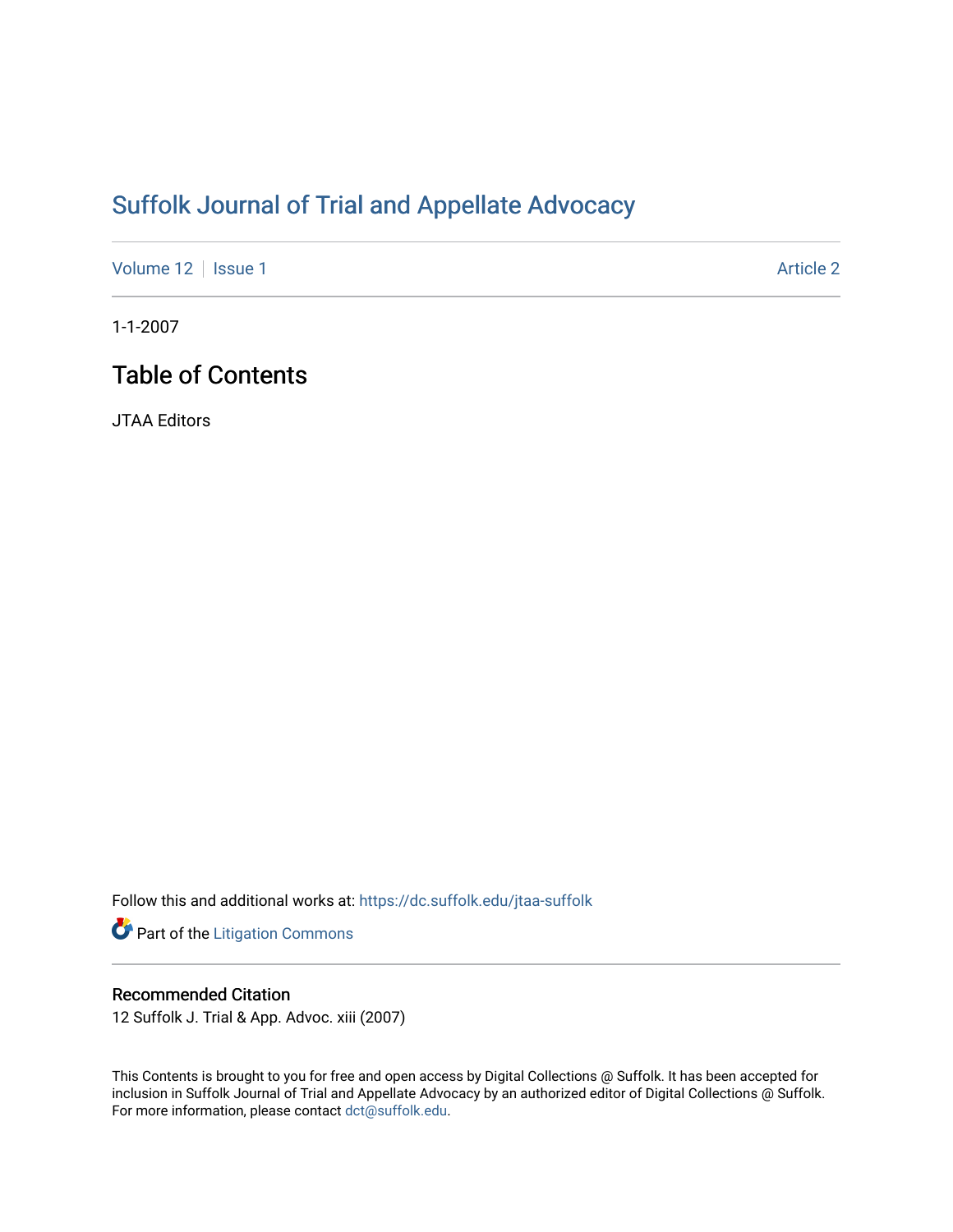## **SUFFOLK UNIVERSITY LAW SCHOOL**

# **SUFFOLK JOURNAL OF TRIAL & APPELLATE ADVOCACY**

## **Volume XII 2007**

## **TABLE OF CONTENTS**

| <b>ARTICLES</b>                                               |                     |
|---------------------------------------------------------------|---------------------|
|                                                               | The Honorable David |
| After Crawford: Using the Confrontation A. Lowy and Katherine |                     |
|                                                               |                     |
| Why the Plain View Doctrine                                   |                     |
| Should Not Apply to Digital EvidenceRayMing Chang 31          |                     |
|                                                               |                     |
| <b>NOTES</b>                                                  |                     |
| Developing Wind Power Projects in                             |                     |
| Massachusetts: Anticipating and Avoiding                      |                     |
|                                                               |                     |
| Executing the Insane: A Look                                  |                     |
| at Death Penalty Schemes in Arkansas,                         |                     |
|                                                               |                     |
| James Otis, Paul Revere, a Routine Traffic                    |                     |
| Stop and the Massachusetts Supreme Judicial                   |                     |
| Court: When it Comes to Drug-Detection, it's                  |                     |
| Not Who Let the Dogs Out, it's Who Wouldn't?Ronen Morris 121  |                     |
| Seeing the Light: Ignoring Collateral                         |                     |
| Economic Benefits to the Public                               |                     |
|                                                               |                     |
| $\sim$ $\sim$ $\sim$ $\sim$ $\sim$ $\sim$                     |                     |